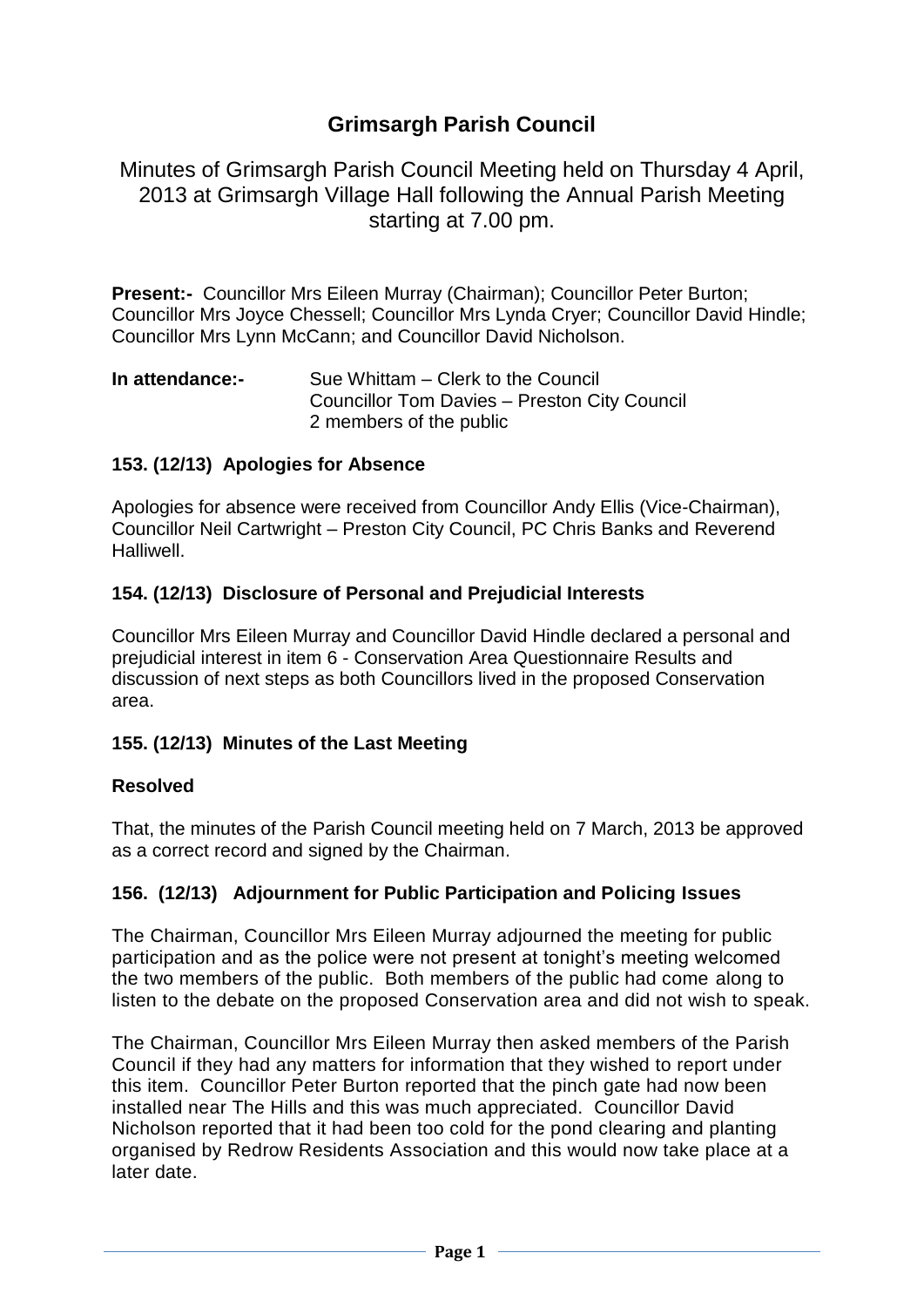Councillor Mrs Joyce Chessell proposed that a letter of thanks should be sent to Ron Woollam for the work he had given to the Parish Council. She thought he had been badly treated at the last meeting. It was agreed that the Clerk should send a letter to Ron Woollam thanking him for his work given to the Parish Council.

Councillor Mrs Joyce Chessell also raised concerns about the new 20 MPH signs being placed on footpaths near to Lindale Avenue as they did not allow much room for wheelchairs to pass by on the footpath especially when near to existing walls/buildings.

The Chairman Councillor Mrs Eileen Murray then reconvened the meeting.

## **157. (12/13) Town and Country Planning Act, 1990**

The Parish Council gave consideration to the following Planning Application:-

06/2013/0144 - 4 Ploughman's Court Grimsargh – Erection of conservatory to rear of dwelling.

It was also noted that the Parish Council had received two e mails/letters of concerns about Planning Application 06/2013/0116 – 2 Roshaw Grimsargh – which was considered at our last meeting. The closing dates for comments on this Planning Application had now passed and the Parish Council had not made any adverse comments. Councillor David Nicholson commented that Parish Councillors should knock on doors close to proposed Planning Application to find out local opinion. It was noted that this was a good idea in theory but quite often the Planning Applications are only received close to the date of the Parish Council meeting and there was not always time to do this. Councillor Mrs Joyce Chessell said that local knowledge was important and it was up to each Parish Councillor to be familiar with their own part of the Parish.

Councillor David Nicholson said he would be willing to look at Planning Applications on behalf of the Parish Council and asked the Clerk if she would forward the e mails to him once they were received from Preston City Council. The Clerk agreed to this and also referred to the e mail alert system that he could subscribe to which gave notification of preferences such as weekly planning lists.

The Parish Council also gave consideration to the Consultation on Lancashire Minerals and Waste Local Plan: main modifications to the site allocation and development management policies local plan and policies map

It was noted that a copy of the e mail outlining the documents had been circulated to the Parish Council. Comments had to be submitted by 22 April 2013.

There were two points which were put forward by the Joint Authorities as minor proposed changes, but which the Inspector considered should be regarded as Main Modifications.

The two points were: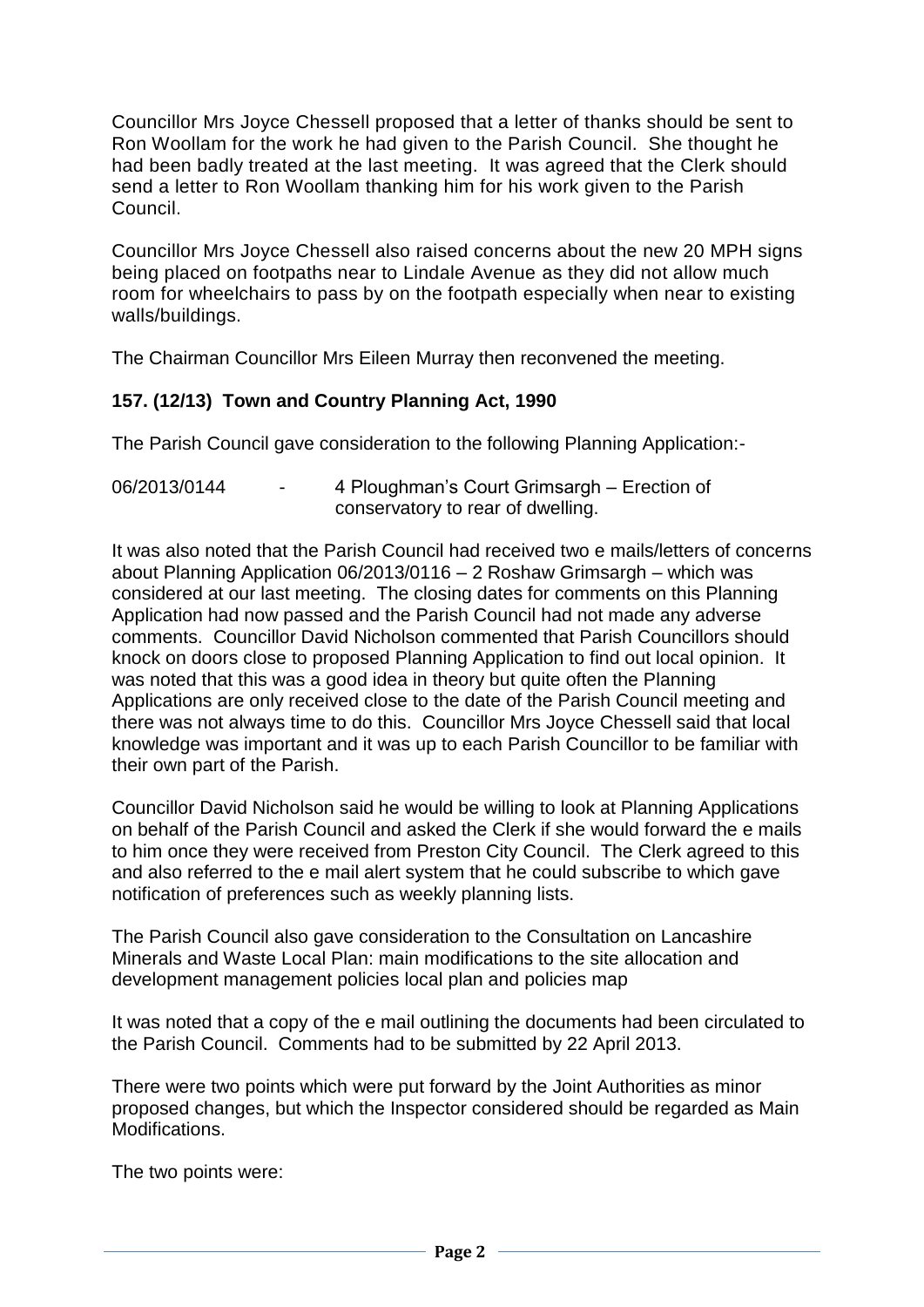1. Changes to the name of the Plan in order to comply with the Local Planning Regulations 2012.

2. Changes to Policy M1. Therefore, the Joint Authorities were now consulting on these changes.

The Chairman, Councillor Mrs Eileen Murray also referred to a possible appeal by Hallam Land Management but the Parish Council would need to wait until official notification was received.

### **Resolved**

1) That the Parish Council had no observation to make in respect of Planning Application 06/2013/0144.

2) That the Parish Council notes the comments made by residents in respect of Planning Application 06/2013/0116.

3) That, where possible Councillor David Nicholson should carry out research on Planning Applications that are due to be presented to the Parish Council for consultation.

4) That the consultation on Lancashire Minerals and Waste Local Plan: main modifications to the site allocation and development management policies local plan and policies map is noted by the Parish Council.

#### **158. (12/13) Conservation Area Questionnaire Results and discussion of next steps**

Councillor David Hindle and Councillor Mrs Eileen Murray declared a Personal and Prejudicial interest in this item and left the room for the discussion and resolution.

Councillor Mrs Joyce Chessell said there seemed to be deep division about these proposals and that respect for people's views didn't come across. She felt that some documents had been prepared to sway people's views. She also thought that people had a vested interest and that the Parish Council needed to consider the wider picture. Councillor David Nicholson said that Councillor Mrs Chessell was referring to the paper he presented to Parish Councillors at the last meeting – the intention was never to sway anyone's views but just to put forward options for the Parish Council to consider.

Councillor Lynda Cryer said that the proposal would not stop development. Councillor Peter Burton had been analysing the percentages and said the results could be interpreted in different ways.

After a general discussion Councillor David Nicholson Moved that the results of the Conservation area questionnaire should be passed to Preston City Council for them to consider – this was Seconded by Councillor Mrs Joyce Chessell. A show of hands resulted in three members for the motion and two members against and the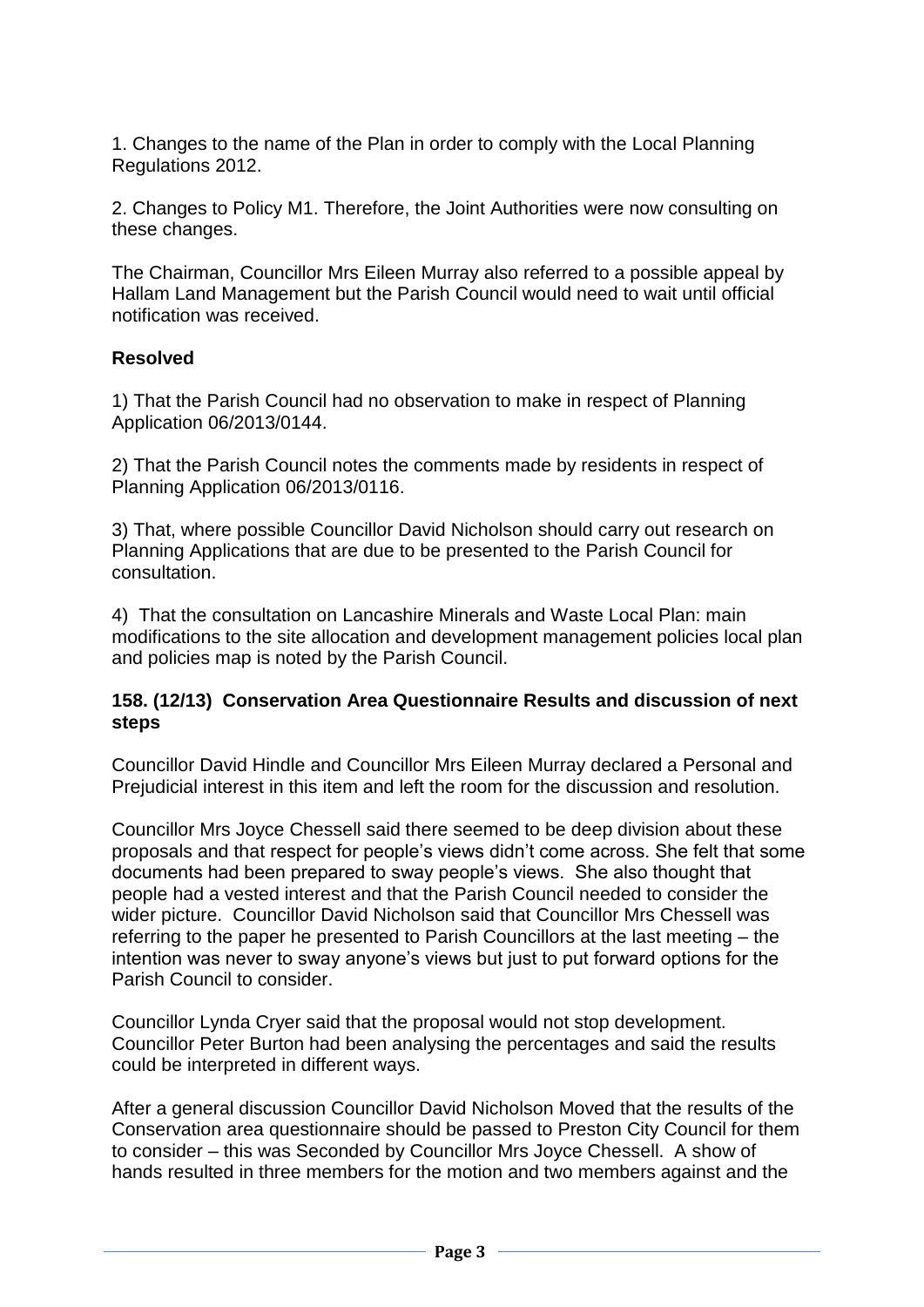motion was carried. It was further agreed that the table of results should be placed on the Parish Council website with a note that the Parish Council had forwarded these to Preston City Council. In addition it was agreed that the questionnaires should be destroyed by the Clerk in 6 months time.

## **Resolved**

1) That the results of the Conservation Area Questionnaire as presented to the Parish Council are forwarded to Preston City Council for their consideration.

2) That the table of results should be placed on the Parish Council website with a note that the Parish Council has forwarded these results to Preston City Council.

3) That the completed questionnaires are destroyed by the Clerk in six months time.

## **159. (12/13) Report of the Community Engagement Working Group**

As Councillor Andy Ellis was unable to attend tonight's meeting this item was deferred until the next meeting of the Parish Council.

### **160. (12/13) Nellie Carbis Millennium Woodland Working Group**

The Terms of Reference for the Nellie Carbis Millennium Woodland Working Group were agreed as follows:-

#### **Resolved**

- **1.** To establish and revise, as necessary, a schedule of maintenance works what and when.
- **2.** To ensure these works are carried out according to the schedule using voluntary support where possible, but engaging paid services if required.
- **3.** To propose "special projects" with plans and costs to seek to obtain funding for such projects from grant sources – this may include from the Parish Council, but outside sources should be explored thoroughly.
- **4.** To promote the use of the Nellie Carbis Millennium Woodland by residents, local schools and others, encouraging involvement in the upkeep and enhancement by residents.

## **161. (12/13) Lancashire County Council – Public Rights of Way**

The Parish Council was asked to consider opting in to this year's local delivery of public rights of way. An e mail with further information had been circulated to the Parish Council. It was noted that the Parish Council would receive £200 from Lancashire County Council for opting into this scheme.

#### **Resolved**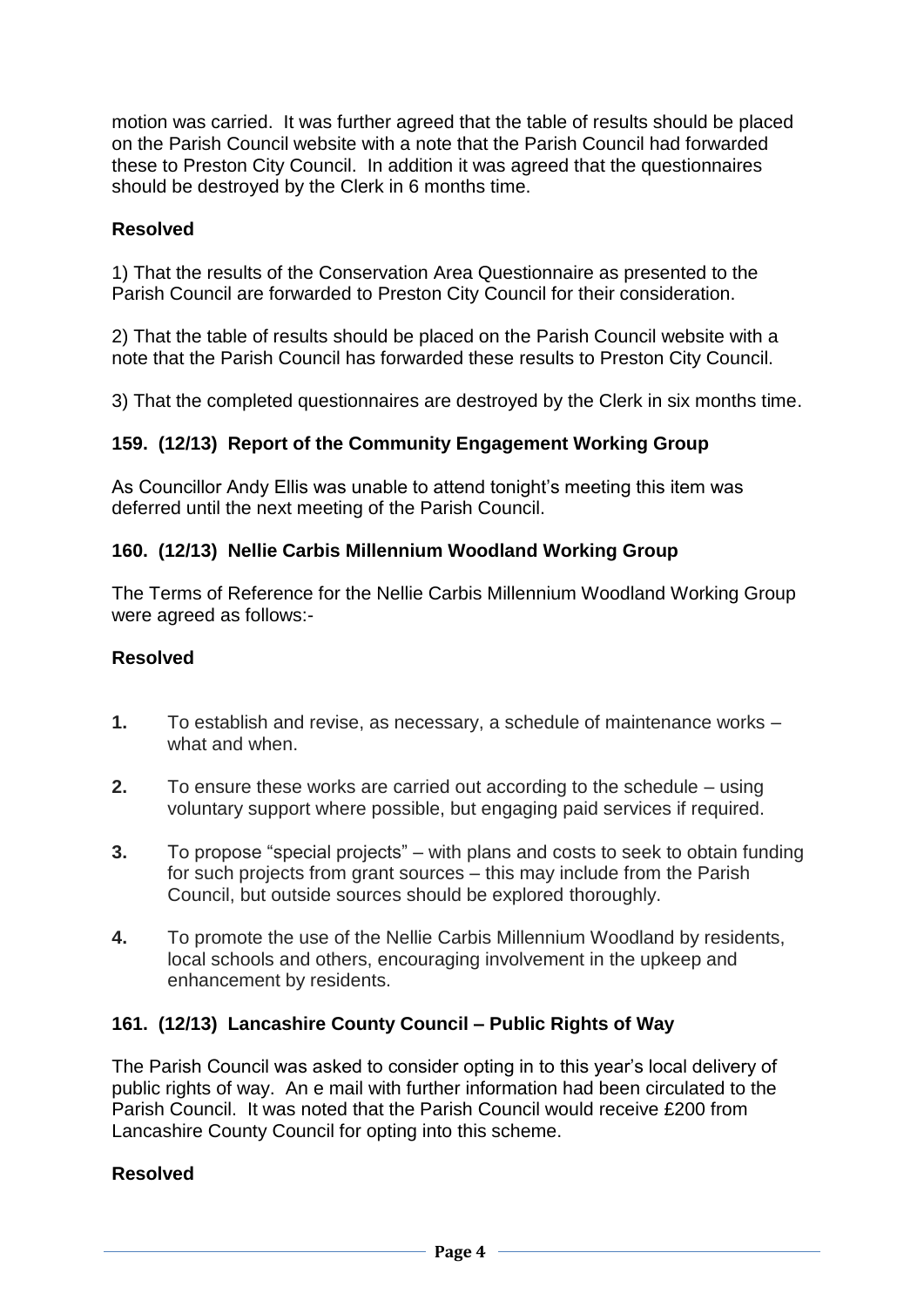That, the Parish Council agrees to opt in to this year's local delivery of public rights of way.

# **162. (12/13) Parish Council Newsletter**

The Chairman, Councillor Mrs Eileen Murray reminded the Parish Councillors that items for the newsletter were needed within the next couple of weeks this was so that a draft could be presented to the May meeting of the Parish Council.

It was noted that Councillor David Hindle would be on holiday so the item on the wetlands would probably wait until a later edition of the newsletter. Councillor Mrs Joyce Chessell had already submitted some items to the Clerk.

## **163. (12/13) Redrow Residents Association**

Councillor David Nicholson raised the following items on behalf of the Redrow Residents Association:-

#### **Missing gate from Carbis Avenue/Blackleach Avenue access.**

Councillor David Nicholson explained that Lancashire County Council had taken this gate away for repair but had not placed it back. It appeared that no one seemed to know who took the gate away and what had happened to it. The Clerk agreed to look into this.

#### **General Waste and Dog Waste Bins (lack of) on the estate.**

Councillor David Nicholson reported that there was a lack of bins on the Redrow Estate. It was noted that Preston City Council were reluctant to put in any new bins due to cost. However it was suggested that Councillor Nicholson should identify a location for a bin and then the Parish Council would approach Preston City Council to see if they would support.

#### **Indiscriminate parking issues on the estate**

Councillor David Nicholson explained that this was causing issues on the estate and asked what could be done. The Chairman, Councillor Mrs Eileen Murray suggested that offenders should be invited to the next Redrow Residents Association. It was felt that a letter to personal letter should be sent to the parking offenders and an article should be put in the next Parish Council newsletter – Councillor David Nicholson agreed to draft an article.

## **164. (12/13) Friends of Grimsargh Green (FoGG) – for information only**

Councillor Mrs Joyce Chessell gave an update to the Parish Council on the work of FoGG. She explained that the Dick Kerr Ladies Football evening had been very successful with around £100 profit being made on the evening. This would be used towards the event on 12 May. A quote had been received for the drainage on the